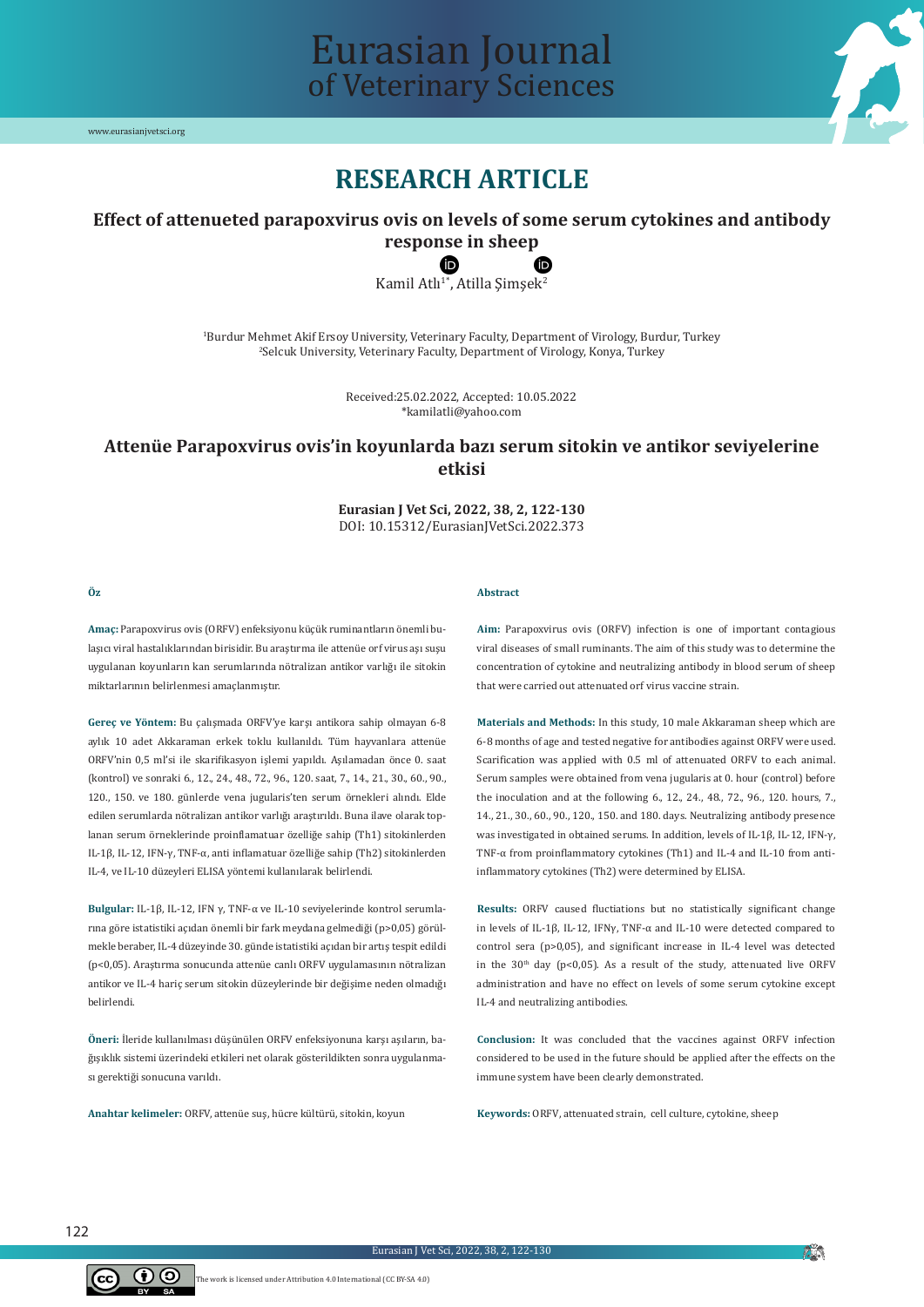#### **Introduction**

Orf virus (ORFV) is known as contagious pustular dermatitis, contagious pustular stomatitis, scabby mouth, contagious ecthyma or shortly ecthyma and it is classified within *Parapoxvirus* subfamily of *Poxviridae* family causing zoonotic infection in sheep, goats and humans (Çabalar et al 1996, Fleming et al 1997, Housawi and Abu Elzein 2000). ORFV has a size ranging from 140 to 300 nm and has ovoid shaped virion and linear dsDNA structure (Deane et al 2000). ORFV infection was first identified in sheep by Steeb in 1787 and specified in goats in 1879. Newson and Cross reported the first orf case for humans in 1934 (Saçar and Saçar 2012). While morbidity could reach 100% within the infectious herds, mortality is about 1%. However, the mortality of animals in suckling period might reach about 50% (Gökçe et al 2005).

Ecthyma is more commonly monitored in 3-6 month-old young animals whereas quite few mature ones could be affected as well. The risk of infection might highly increase especially in fattening lambs when the herd is expanded by participation of other animals. The incubation period of ORFV varies between 3-10 days. The disease clinically progresses in three forms; labial, podalic and genital (Fleming and Mercer 2007). The first study on the infection caused by ORFV in animals in Turkey was carried out in 1960 by Böğrün et al in the form of vaccine preparation with scabs taken from infected lambs (Çabalar et al 1996).

Poxviridae family encodes various virulence factors within their genomes in order to overcome infected host immune response. In some cases, it is believed that these virulence factors have homologous structure together with host immune proteins and during this period, poxviruses get hold of host genes. Poxvirus proteins which are similar to interleukin 1(IL-1), tumor necrosis factor (TNF), interferon gama (IFN-γ) and interferon alfa (IFN-α) and beta (IFN-β) receptor structure can be examples to these factors (Fleming et al 1997).

The interaction between immune system and ORFV has been a research subject for years (Weber et al 2003). Following ORFV infection, a natural immune response is firstly initiated by host immune system programmed to eliminate pathogen factors entering into organism (Fleming and Mercer 2007). This condition resulted of stimulation chemokine and cytokine release by various cells of immune system.

Viruses might affect immune system cells using various methods and cause the formation of cellular and humoral immune response against themselves. This research aims to reveal the correlation between the in vivo antibody kinetics formed by attenuated ORFV strain in sheep and cytokine profile and to determine its possible effects on immunity.

#### **Material and Methods**

#### Animals and samples

In this study, ten clinically healthy 6-8 month-old male yearling Akkaraman sheep had no bacterial or viral vaccines since its birth were used as research material. Before beginning of the study, blood serum of these selected animals was proved to carry no specific antibody against ORFV. Blood serum was timely obtained from the animals for six months and kept under necessary conditions.

#### Cell culture and virus

In the study, MadinDarby Bovine Kidney (MDBK) continuous cell cultures used in Selçuk University Faculty of Veterinary Science Virology Department were utilized. During the tests, Parapoxvirus ovis E(P)CK<sub>22</sub> attenuated vaccine strain was used in animal inoculations and serum neutralization tests.

#### Production of parapoxvirus ovis and detecting its titer

0,1 ml of commercially available attenuated Parapoxvirus ovis  $E(P)CK_{22}$  vaccine strain was inoculated into 25 cm<sup>2</sup> flasks by using adsorption method and following the incubation for one hour at 37<sup>o</sup> C. Virus producing medium was added into cell producing flask at standard amount and left for incubation at 37°C. Viral cytopathic effect (CPE) was monitored by controls performed daily under a cell culture microscope (Olympus 1x71, Japan).

Titer of ORFV was calculated by using microtitration method (Frey and Liess 1971). For this purpose, ten folded dilutions of the virus as  $10^{-1}$ ,  $10^{-2}$ ,  $10^{-3}$ ,  $10^{-4}$ ,  $10^{-5}$ ,  $10^{-6}$ ,  $10^{-7}$ ,  $10^{-8}$ ,  $10^{-9}$  and  $10^{-10}$  were prepared with serum-free medium in 2 ml polystren tubes. CPE formations depending on virus production were observed for five days. At the end of this period, the titer of the virus was calculated using  $(TCID_{\epsilon_0})$ Kaerber method (1964).

#### Experimental design

0.5 ml scarification application was practised on hairless parts of inguinal areas of ten animals. Before the animals were given the vaccine strain, blood serum samples from all the animals were regarded as day 0 (control) samples in detecting cytokine levels and antibody titer profiles. Serum obtained from blood samples taken at 6<sup>th</sup>, 12<sup>th</sup>, 24<sup>th</sup>, 48<sup>th</sup>, 72<sup>nd</sup>, 96<sup>th</sup>, 120<sup>th</sup> hours and on days 7, 14, 21, 30, 60, 90, 120, 150 and 180 and brought to laboratory in cold chain was kept in -85°C deep freezer until testing in order to detect the effects of attenuated ORFV applications on cytokine and antibody profiles.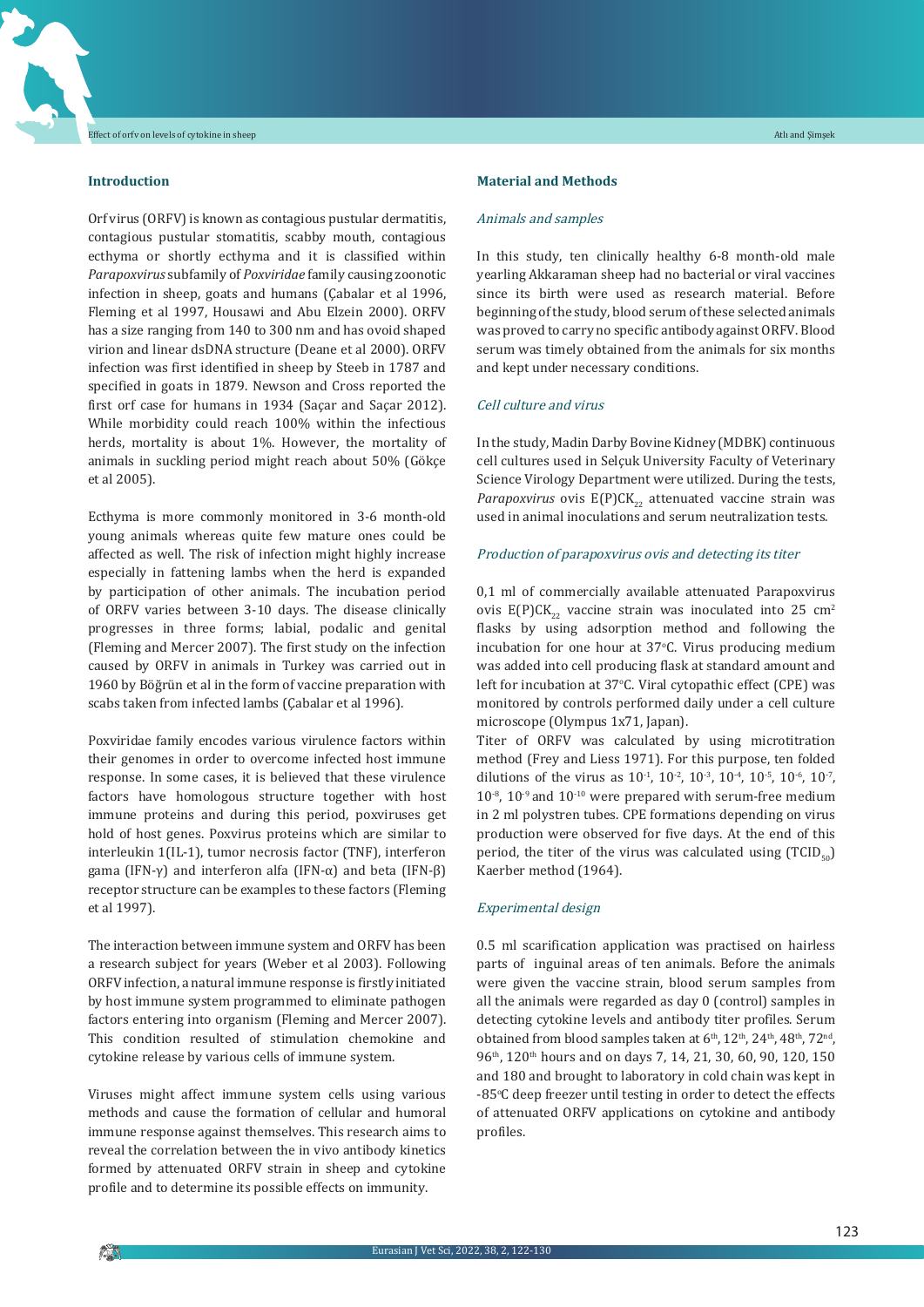#### Serum neutralization test

After blood serum samples were taken periodically from the inoculated sheep (Double wells for a total of 170 serum samples from 10 animals), the method stated by Frey and Liess, (1971) was used to detect specific neutralising antibodies against ORFV.

#### Measuring cytokine levels

After the animals were provided with attenuated virus applications, blood serum samples taken periodically and kept at -85°C, cytokine levels were detected using commercial kits based on double antibody sandwich ELISA. From the obtained serum samples, proinflammatory (IL-1β, IFN-γ, IL-12, TNF-α) [Sunred Biological Technology Co., Ltd.] Shanghai, China] and anti-inflammatory (IL-4, IL-10) cytokine levels were detected by the ELISA reader.

For this purpose, ELISA test was performed according to manufacturer's procedure. For the relation between the obtained OD values and their standard concentrations, standard curves of parameters were drawn separately with Microsoft Excel program by using linear regression equation. OD values seen in sections containing the samples were transformed into cytokine concentration amounts obtained from standard curve graphics using regression equations. Afterwards, profiles of IL-1β, IFN-γ, IL-12, TNF-α, IL-4, and IL-10 levels were identified by days and intra-group statistical comparisons were stated.

#### Statistical analysis

Before performing significance tests, the obtained data were arranged by Shapiro Wilks in terms of normality from parametric test assumptions. Homogeneity of the variances were examined with the Levene's test. The statistical control of the difference among the variables was done with ANOVA. Tukey test was used for evaluation of differences between the groups. Descriptive statistics for each variable have been calculated and presented as "Mean ± Standard Mean Deviation" (Mean  $\pm$  SD). All statistical analyzes were examined with a minimum error of 5%. Using the SPSS 22.0 package program,(p <0.05)level was considered significant.

#### **Results**

During the titration process using microtitration method in MDBK continuous cell cultures of ORFV, virus titer was calculated as TCID<sub>50</sub>=  $10^{-7}$ ,0/0.1 mL according to Kaerber (1964) method. The virus was diluted at the rate

| Parameters         | IL $1-\beta$<br>(pg/mL)       | $IL-12$<br>(pg/mL)            | IFN- $\gamma$<br>(pg/mL)      | TNF- $\alpha$<br>(pg/mL)     | $IL-4$<br>(pg/mL)         | $IL-10$<br>(pg/mL)           |  |
|--------------------|-------------------------------|-------------------------------|-------------------------------|------------------------------|---------------------------|------------------------------|--|
| 0 hour/<br>control | $22,4 \pm 1,20^{ab}$          | 31,5±4,44 <sup>ab</sup>       | 69.8±9.31 <sup>ab</sup>       | $46.6 \pm 3.40^{ab}$         | $33,3{\pm}3,00^{ab}$      | 92,5±4,57 <sup>ab</sup>      |  |
| 6 hours            | $21,0+2,53^{ab}$              | $28,5{\pm}5,58^{ab}$          | 79,2±11,0 <sup>ab</sup>       | 51,7±2,75 <sup>ab</sup>      | $30,1\pm2,16^a$           | 78,7±4,12 <sup>ab</sup>      |  |
| 12 hours           | $22.1 \pm 0.73$ <sup>ab</sup> | $25,6{\pm}3,68^{ab}$          | 54,3±11,2 <sup>ab</sup>       | $49,3 \pm 2,00^{ab}$         | 39,8±2,34abc              | 88,4±6,73 <sup>ab</sup>      |  |
| 24 hours           | 22,5±0,99ab                   | $27,5 \pm 2,62^{ab}$          | $31,2{\pm}5,90^{\rm b}$       | 32,6±3,99 <sup>b</sup>       | $42,2{\pm}2,03^{\rm abc}$ | 74,1±7,39ab                  |  |
| 48 hours           | $21,5 \pm 1,15^{ab}$          | $28,9{\pm}3,50^{\rm ab}$      | $48,2{\pm}8,25^{ab}$          | 34,9±5,26 <sup>ab</sup>      | $36,3{\pm}5,41^{\rm ab}$  | $81,2{\pm}7,75^{ab}$         |  |
| 72 hours           | $20.5 \pm 1.28$ <sup>ab</sup> | $31,1\pm4,69^{ab}$            | 32,6±8,64 <sup>b</sup>        | $48,5 \pm 2,16^{ab}$         | $41,2{\pm}2,74^{\rm abc}$ | 72,6±7,80 <sup>ab</sup>      |  |
| 96 hours           | $14,6{\pm}2,08^{\rm b}$       | $29,1\pm3,53^{ab}$            | 44,1±11,7 <sup>ab</sup>       | 44,1±3,89 <sup>ab</sup>      | 40,6±4,48abc              | 79,1±5,50 <sup>ab</sup>      |  |
| 120 hours          | $17,7 \pm 1,43$ <sup>ab</sup> | 25,9±3,18 <sup>ab</sup>       | 47,1±8,98 <sup>ab</sup>       | 52,4±3,64 <sup>ab</sup>      | 37,8±3,42abc              | $62,8+8,66^b$                |  |
| 7 days             | 18,4±1,93 <sup>ab</sup>       | $28,2{\pm}2,37^{ab}$          | $62,0 \pm 12,4^{ab}$          | $51,3{\pm}6,08^{ab}$         | 38,2±2,57 <sup>ab</sup>   | 95,6±12,8 <sup>ab</sup>      |  |
| 14 days            | $23.3 \pm 0.94$ <sup>ab</sup> | $15,5+3,21b$                  | 66,8±12,9 <sup>ab</sup>       | 44,3±4,81 <sup>ab</sup>      | 48,4±5,28abc              | 110±12,8 <sup>ab</sup>       |  |
| 21 days            | 23,7±1,85 <sup>ab</sup>       | 32,3±4,83 <sup>ab</sup>       | 99,1±4,55 <sup>a</sup>        | $40,3 \pm 8,84^{ab}$         | 53,2±8,23abc              | $122 \pm 15.5^{ab}$          |  |
| 30 days            | $27,2 \pm 4,25^{ab}$          | $50,7 \pm 15,0$ <sup>ab</sup> | 81,6±7,08 <sup>ab</sup>       | 52,6±12,1 <sup>ab</sup>      | $75,2{\pm}16,5^{\circ}$   | 148±43,7 <sup>ab</sup>       |  |
| 60 days            | 25,4±1,72 <sup>ab</sup>       | $25,5+5,48^{ab}$              | 88,7±7,08ª                    | 54,0±5,55 <sup>ab</sup>      | $65,5{\pm}2,54^{bc}$      | 131±9,77 <sup>ab</sup>       |  |
| 90 days            | $27,5 \pm 5,53$ <sup>ab</sup> | $60,8{\pm}17,9^{\rm a}$       | $67,9{\pm}16,4^{ab}$          | $58,3 \pm 15,2^{ab}$         | $67,7 \pm 13,4^{bc}$      | 139±46,4 <sup>ab</sup>       |  |
| 120 days           | $26,1 \pm 1,78$ <sup>ab</sup> | $40,9\pm3,54^{\mathrm{ab}}$   | $46,5 \pm 10,7$ <sup>ab</sup> | $62,0{\pm}5,61^{\rm ab}$     | $68,7{\pm}5,60^{\rm bc}$  | $151 \pm 11,4^{ab}$          |  |
| 150 days           | 28,6±4,85 <sup>a</sup>        | $51,6{\pm 10,4^{ab}}$         | 53,8±12,3 <sup>ab</sup>       | $68,6{\pm}10,1^{\rm ab}$     | $68,5 \pm 12,6$ bc        | $153 \pm 34.0$ <sup>ab</sup> |  |
| 180 days           | $22,8 \pm 3,86^{ab}$          | 59,7±10,8 <sup>a</sup>        | $80,4{\pm}19,6^{ab}$          | $70,4 \pm 13,1$ <sup>a</sup> | $68,2{\pm}9,32^{bc}$      | $168 \pm 34.8^a$             |  |

|                                                |  |  | Table 1. The effect of attenuated parapoxvirus ovis (0.5 ml, inguinal region, scarification) on the cytokine |  |  |  |  |  |  |  |  |
|------------------------------------------------|--|--|--------------------------------------------------------------------------------------------------------------|--|--|--|--|--|--|--|--|
| values of male Akkaraman sheep (mean $\pm$ SE) |  |  |                                                                                                              |  |  |  |  |  |  |  |  |

**PO**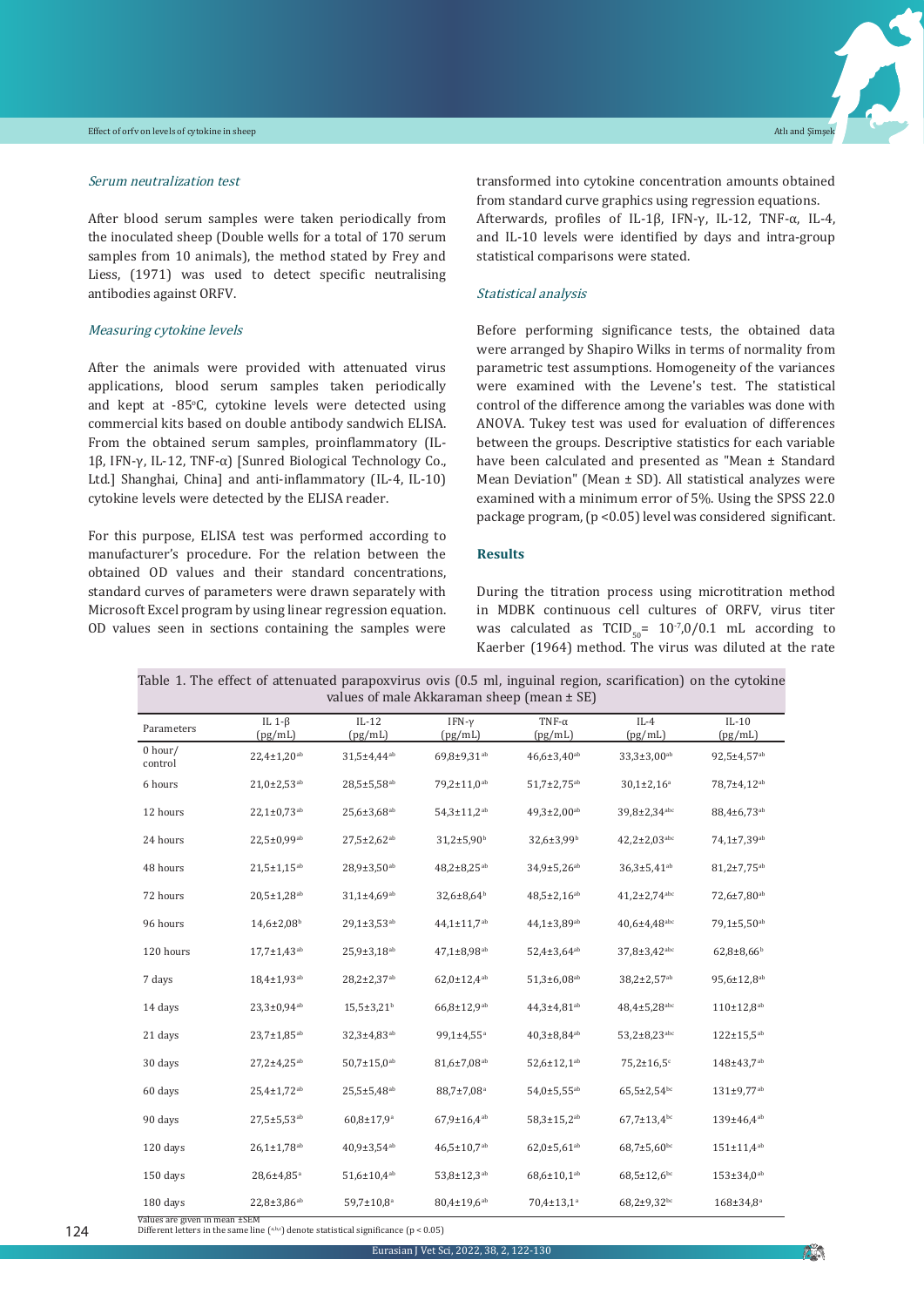of 100 TCID $_{50}$  and used in serum neutralization test. With microneutralization test, no neutralized antibody presence against ORFV could be detected in 170 serum samples from ten animals. In blood serum samples used in the study, cytokine levels (IL-1β, IFN-γ, TNF-α, IL-4, IL-10, IL-12) were detected using commercial ELISA kits.

Samples taken from animals before attenuated ORFV vaccine application (control) and serum IL-1β levels found in samples taken periodically  $(6<sup>th</sup>, 12<sup>th</sup>, 24<sup>th</sup>, 48<sup>th</sup>, 72<sup>nd</sup>, 96<sup>th</sup>)$ 120th. hours and days 7, 14, 21, 30, 60, 90, 120, 150 and 180) 180 days after the application were shown in (figure

1), IL-12 levels in (figure 2), IFN- $\gamma$  levels in (figure 3), TNF- $\alpha$  levels in (figure 4), IL-4 levels in (figure 5) and IL-10 levels in (figure 6) and results were presented in (Table 1). IL-1β, IL-12, IFN-γ and TNF-α levels of cytokines with proinflammatory characteristics (Th1) had a fluctuant progress, reached peak concentration on days 150, 90, 21 and 180 respectively, but changes in cytokine levels did not display statistical differences (p>0,05). IL-4 level of cytokines with antiinflammatory characteristics (Th2) had a statistical peak on day 30 (p<0,05) and IL-10 level tended to increase from day 7, had a peak on day 180, however these changes did not display statistical differences. (p>0.05).



Figure 1. Akkaraman male sheep attenuated after parapoxvirus ovis administration (0.5 ml, inguinal region, effect of scarification IL-1β (pg / mL) values (mean ± SE)



Figure 2. Akkaraman male sheep attenuated after parapoxvirus ovis administration (0.5 ml, inguinal region, effect of scarification IL-12 (pg / mL) values (mean ± SE)



Figure 3. Akkaraman male sheep attenuated after parapoxvirus ovis administration (0.5 ml, inguinal region, effect of scarification IFN-γ (pg / mL) values (mean ± SE)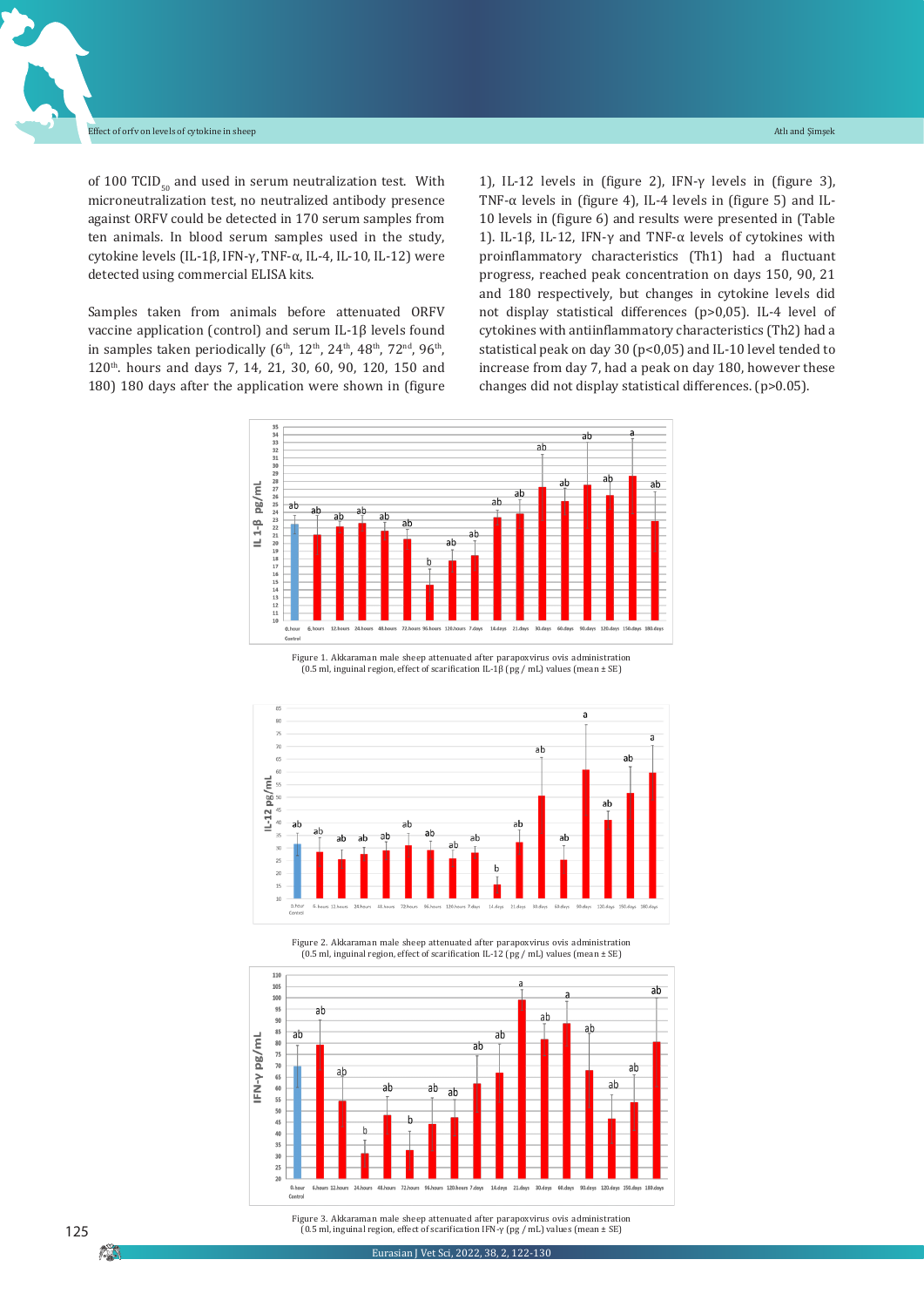



(0.5 ml, inguinal region, effect of scarification TNF- α (pg / mL) values (mean ± SE)







Figure 5. Akkaraman male sheep attenuated after parapoxvirus ovis administration (0.5 ml, inguinal region, effect of scarification IL 4 (pg / mL) values (mean ± SE)

#### **Discussion**

There are numerous epidemiological and serological studies indicating that the infection has a common endemic spread around the world. Hausawi et al (1992) obtained serum from various sheep and goats slaughtered in slaughterhouses located in different provinces in Saudi Arabia, performed a serological study in which they searched ORFV specific antibodies and detected positivity at a rate of 0.6% by AGID test, 6% by CFT and 63% by ELISA. The same researchers obtained convalescence serum from 74 animals with ORFV epidemic after 4 weeks following the infection, could not detect seropositivity by AGID and CFT, but found it as 54% by ELISA. However, the researchers did not provide any

**PO**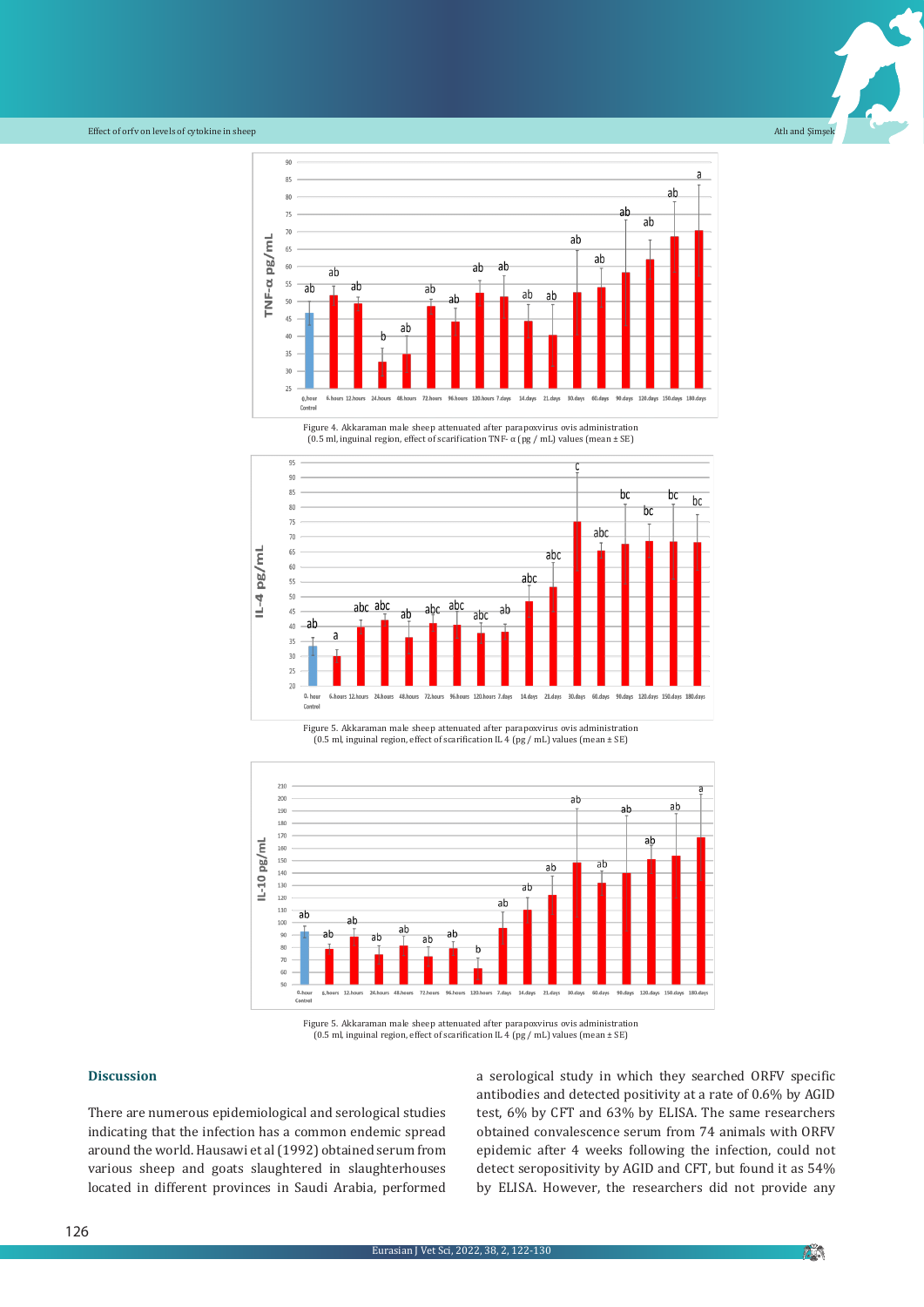information on whether the animals with high seropositivity rates slaughtered in slaughterhouses had an infection story in their past.

Though it differs from country to country, attenuated tissue culture vaccines, non-attenuated live vaccines or live vaccines produced in sheep have been used to prevent the disease. It varies according to the vaccine used. Although it is thought that immunity is usually formed three weeks after vaccination, there are doubts whether they provide a full protection. Vaccine applications are generally performed subcutaneously or cutaneously by scarification method. In order to get sufficient immune response in controlling the infection, preferring attenuated and live vaccines might cause the virus spread around. (Haig and Mcinnes 2002) Therefore, attention must be paid since using the vaccines in herds and areas where the disease is not seen might be a risk factor.

In a study performed by Çabalar et al (1996) in our country, a double blood serum sampling was carried out every four weeks in 8-10 month-old lambs found in a herd with ORFV infection. Specific antibody detection was performed by serum neutralization test and neutralized antibody titers were monitored; according to the results, 1/151,72 titer was averagely found in the first samples taken after 8-10 days following the onset of the illness in the herd while 1/37,30 neutralized antibody titer was observed in the second samples taken four weeks after the first sampling (about 40 days following the onset of the infection). This case revealed that there was a crucial decrease in antibody titers statistically in only four weeks even in cases of natural infection.

Çabalar et al(1996) stated the neutralized antibody presence until day 40 when they ended the research for naturally infected lambs and Hausawi et al (2008) until day 28 in their experimental study, however unlike these researchers, Pye (1990) couldn't detect any antibody response in lambs vaccinated by ORFV strain with  $TCID_{50}$  10<sup>-5</sup>/ml titer adapted to cell culture in his immunity studies in lambs and Ergin and Köklü (1975) stated that ORFV was produced in sheep thyroid cell culture at  $TCID_{5,0}$  10<sup>-5,4</sup> and 10<sup>-6,2</sup>/ml titers and neutralization did not actualize in neutralization tests carried out with the producing virus.

Gülyaz et al (2012) also determined that they could not observe any neutralized antibody activity in lambs experimentally infected by attenuated vaccine strain during their study and they attributed this case to the fact that the virus stimulated cellular immune response rather than humoral immunity. In this study where the attenuated strain was used at  $TCID_{50}$  10<sup>-7</sup>/0,1ml titer by Gülyaz et al (2012), neutralized antibody detection could not be performed in all serum samples from lambs sampled until day 180. In

accordance with this finding, Haig and Mercer (1998) stated that serum neutralization test is not a reliable method in especially primary diagnosis, ORFV basically stimulates cellular immunity and might cause neutralized antibody stimulating only in low concentrations. Likewise, in antibody detection, there are numerous researches emphasizing that ELISA test facilitating for the detection of antibodies with no neutralized features in serum samples is more sensitive and is used successfully (Mckeever et al 1987, Yirrell et al 1991, 1994). Since the ELISA test was not used in this study, it could not be determined whether there was any antibody activation other than neutralized antibodies at the end of the performance.

Anziliero et al (2014) investigated the effect of IL-1β by PCR on cytokine expression as a result of intraperitoneal inoculation of iORFV into mice at 6-8 weeks of age in a study in which they investigated the effect of IL-1β on 24 hours reached a peak level of TNF-α and IL-8 mRNA at 48 hours. They found that there was a 15-fold increase in IFN-γ at 48 hours, a 6-fold increase in IL-12 at 24 hours, IL-10 at 72 hours, and IL-4 expression at 96 hours. The increase detected by ELISA in serum in IL-1, IFN-γ, TNF-α, IL-10 and IL-12 levels showed a kinetic resemblance to the amounts detected by PCR and the increase especially in IL-12 and IFN-γ amounts was remarkable. At the end of the study, it was revealed that ORFV inoculation caused a temporary and complex cytokine response and Th1 cytokines were observed at the beginning and then Th2 cytokines followed.

In a study conducted by Anderson et al (2001) with 4-6 month-old Suffolk crossbred sheep determined to be negative in terms of specific antibodies. Skin biopsy materials taken from animals with primary infection using the scarification method with the Moredun reference strain of ORFV were examined by in situ hybridization method. Although cells expressing IFN-γ and IL-4 mRNA were not found, it was reported that cells expressing TNF-α mRNA were found on the 5th, 8th and 20th days after infection. In the same study, 8 weeks after primary virus inoculation was performed, cells expressing TNF-α mRNA and IFN-γ were seen in the second group animals reinfected by the same virus. However, cells expressing mRNA belonging to IL-4 could not be detected. No cells expressing IFN-γ mRNA were detected in samples taken from animals just before the infection while they appeared on day 2 after reinfection.

Human (Friebe et al 2004), mouse (Avci et al 2016), guinea pig (Weber et al 2003), such as sheep, except for species with usually inactive in many research studies as a stimulant of the virus paraimmunity ORVF IL-12, IL-18, IFN-γ and other Th1 cytokines showed it is suggested to increase regulation of a character. However, in our study, there was a fluctuation in the amounts of IL-1β, IL-12, IFN-γ and TNF-α selected as Th1 cytokines intended to be measured as a result of vaccine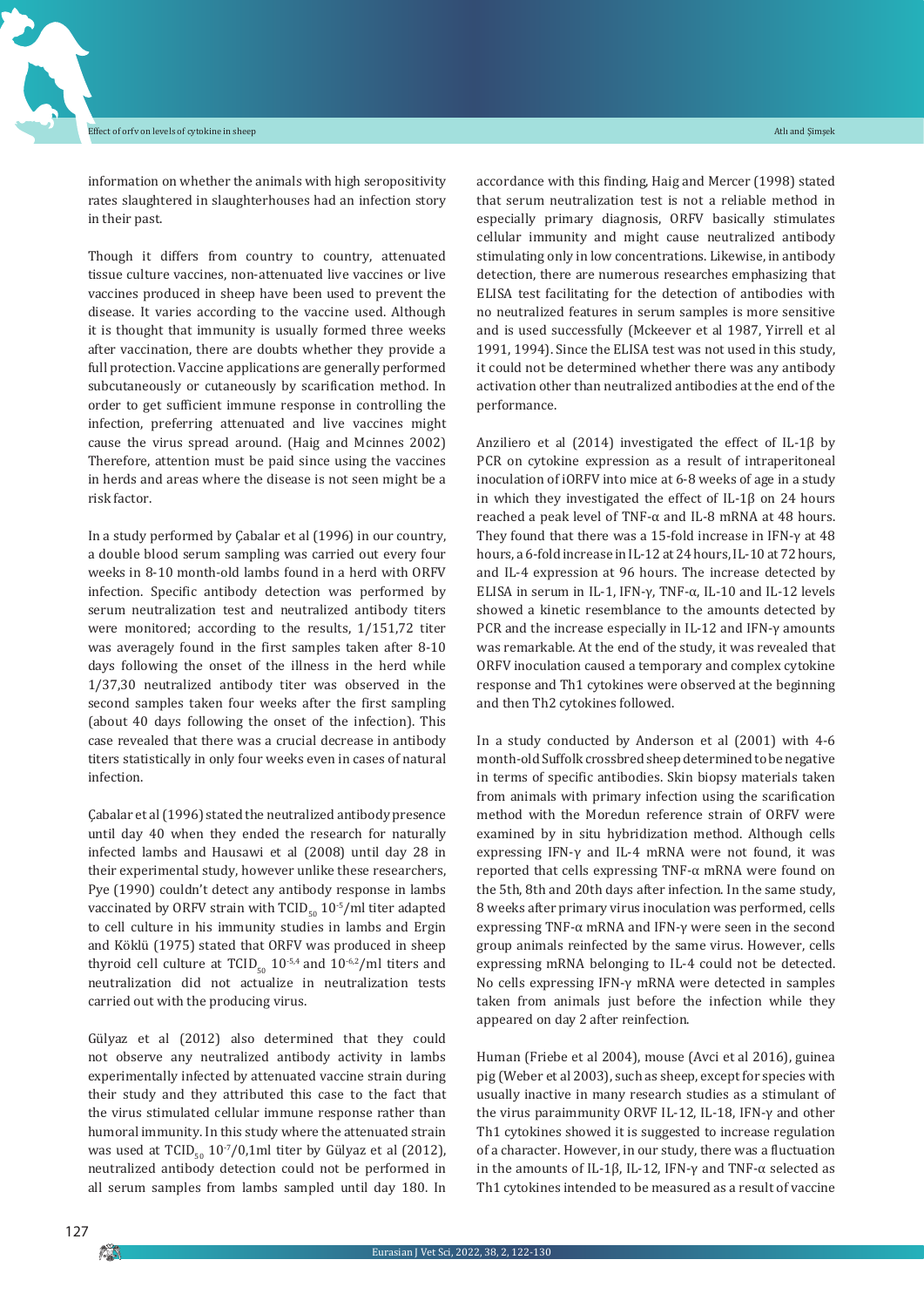strain administration, but there was no statistically significant change in the direction of increase compared to control sera (p>0.05), the IL-1β level was on day 150 (28.66±4.85 pg/ ml), the level of IL-12 was on day 90  $(60.8\pm17.9 \text{ pg/ml})$ , the IFN  $\gamma$  level was on day 21 (99.1 $\pm$ 4.55 pg/ml), and the level of TNF-α was again on day 180, it was determined that it reached the highest levels (70.4±13.1 pg/ml) (Table 1). It has been observed that the attenueted ORFV strain does not have any effect on Th1 cytokines that are expected to be labeled early in the immune response to viral antigens and peak at a high level in a short time. In particular, it seems to be the opposite situation that attenueted live vaccine administration, which is considered to increase the level of Th1 cytokines responsible for the cellular immune response and, accordingly, to create an adequate immune response, does not lead to a statistically significant increase and causes an increase in Th1 cytokines in studies using inactive ORFV. The most likely reason for this, some live cells escape from the immune system as a method of replication of the virus in the IL-10 homologues proteins (viral IL-10, vIL-10) encoding (Deane et al 2000, Weber et al 2013) in their analysis of cytokines and Th1 cellular immunity responsible for this protein, inactivated virus may be the result of the lack of this mechanism. In fact, vIL-10, sheep IL-10 cytokines from macrophages such as TNF-α production, peripheral blood cells from IFN-γ production inhibits co-stimulator feature and IL-3 and IL-4 secretion has been reported to stimulate the proliferation of mast cells that play a role in (Haig and Mercer 2010). The vIL-10 detected in the NZ2 strain of ORFV showed 80% similarity with sheep-derived IL-10, and 75%, 67% and 64% similarity with bovine, human and mousederived IL-10, respectively (Fleming et al 1997), mouse modeling (Imlach et al 2002) demonstrated that it plays an important role immunosuppression by inhibiting cytokine synthesis from macrophages. It has also been determined that it inhibits the maturation and functions of human and mouse dendritic cells (Lateef et al 2003). However, since the ELISA kits used to measure IL-10 cytokine levels in this study were sheep specific, although an increase was observed from the 7th day onwards, it was determined that it was not statistically significant; It was concluded that a detailed study should be done on the level of presence. In addition to all these, it should be kept in mind that another reason for the increase in Th1 cytokine levels in studies using iORFV may be the fact that the iORF preparations offered for sale in the market contain carrier substances such as polygeline, which may create a different stimulation in terms of immune response than the attenuated vaccine strain.

In this study, it was revealed that IL-4 level was at its peak  $(75,2\pm16,5 \text{ pg/ml})$  to form a statistical difference on day 30 compared to control serum (33,3±3,00 pg/ml) and later on showed a fluctuant progress with no statistical difference (Chart 1, Figure 5). IL-4, triggered in later periods rather than early synthesizing periods by Th1 subgroup cells in viral

infections, is a cytokine causing Th2 cells of non-stimulate CD4+ precursors to differentiate, the transformation of B cells into plasma cells and the suppression of macrophage functions dependent on IFN-γ. (Abbas and Lichtman 2007) Even though a peak was observed on day 30 in IL-4 cytokine level, antibody detection could not be performed in the study that might result from the fact that this increase in the cytokine did not reach threshold level to enable B cells to transform into plasma cells. Another reason of this could be that serum neutralization test used to reveal antibody detection in the study was insufficient in detecting antibodies with no neutralized features and appearing in low levels as a result of virus stimulating.

#### **Conclusion**

In this study, the effects of attenuated  $E(P)CK_{22}$  strain used in preventing ORFV infection was investigated in terms of neutralized antibodies and primary cytokine activity because it has endemic characteristics for sheep and goat industry both in our country and the world. With the data obtained in the study, it is also aimed to gain an idea about how the cytokines, which play an active role in the humoral and cellular immune response, affect the effectiveness of the vaccine in the field.

However, in this study, no neutralized antibody could be detected in any of the serum samples obtained by the application on lambs, no crucial statistical change was seen in IL-1β, IFN-γ, IL-12, TNF-α and IL-10 levels by ELISA compared to control serum but only an increase in IL-4 level was found on day 30 to form a statistical difference. In the light of these findings, using a single dose attenuated vaccine strain in the study might not be sufficient in immune response as well as the ability to develop a cellular immune response. Correspondingly, it is unignorable that herd problems depending on the infection might be observed although vaccines are applied in field.

Consequently, in detecting the effects of ORFV on IL-1β, IFN- $\gamma$ , IL-12, TNF- $\alpha$ , IL-4 and IL-10 levels, assuming that more different data could be obtained, more sensitive methods may be used such as molecular methods based on the detection of cells expressing mRNA pertaining to cytokines.

#### **Acknowledgement**

This article was summarized from the PhD thesis of the first author. This study was presented as a oral presentation at the 4th International Congress on Veterinary and Animal Sciences and was published as a summary text in the congress book.

**Pi**n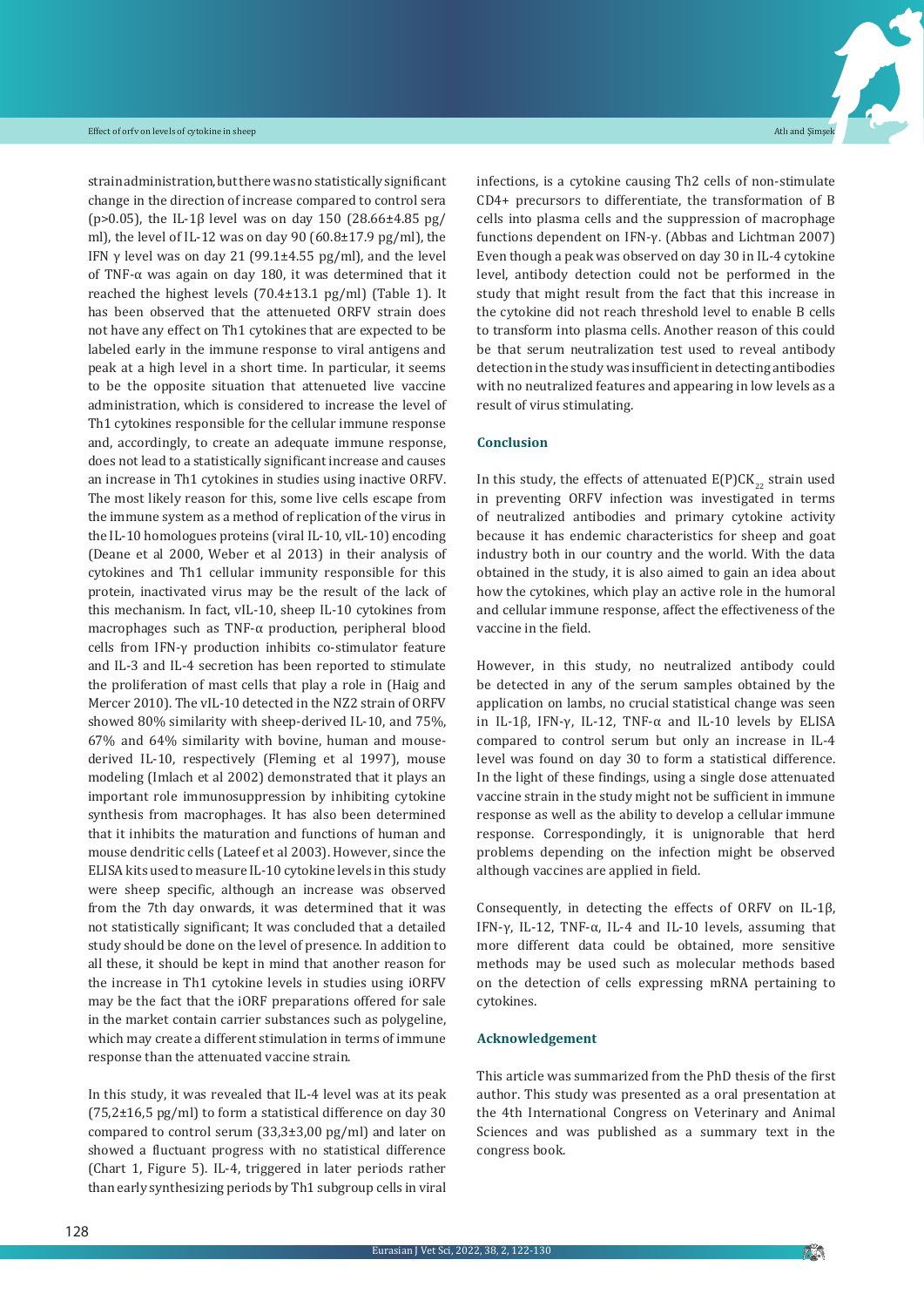#### **Conflict of Interest**

The authors did not report any conflict of interest or financial support.

#### **Funding**

This study was supported by the Scientific Research Projects Coordination Unit, Selcuk University (Project Number: 14102034).

#### **References**

- Abbas AK, Lichtman AH, (2007): Cellular and Molecular Immunology, Translate Ed.Camcıoğlu Y, Deniz G, İstanbul Medicine Press, İstanbul: pp 317.
- Anderson IE, Reid HW, Nettleton PF, McInnes CJ, Haig DM, 2001. Detection of cellular cytokine mRNA expression during orf virus infection in sheep: differential interferongamma mRNA expression by cells in primary versus reinfection skin lesions. Vet Immunol Immunopathol, 83, 161-176.
- Anziliero D, Weiblen R, Kreutz LC, Spilki F, et al. , 2014. Inactivated Parapoxvirus ovis ovis induces a transient increase in the expression of proinflammatory, Th1 related, and autoregulatory cytokines in mice. Br J Med Biol Res, 47(2) 110-118.
- Avci O, Bulut O, Dik I, 2016. Effects of inactive parapoxvirus ovis on cytokine levels in rats. Journal of Veterinary Medical Science, 78, 1, 129-31.
- Böğrün Ö, Gürsoy N, Ataman B, Işılar B, 1960. Studies on the Ecthyma vaccine. Turk Vet Hek Dern Derg 162-163:687- 689.
- Çabalar M, Voyvoda H, Sekin S, 1996. The case of Ecthyma Contagiosum (Orf) in a Sheep flock in Van. A Ü Vet Fak Derg, 43, 45-51.
- Deane D, McInnes CJ, Percival A, Wood A, et al., 2000. Orf virus encodes a novel secreted protein inhibitor of granulocytemacrophage colony-stimulating factor and interleukin- 2. J Virol, 74, 1313-1320.
- Fleming SB, McCaughan CA, Andrews AE, Nash AD, et al., 1997. A homologue of interleukin-10 is encoded by the poxvirus orf virus. J Virol, 71, 4857-4861.
- Fleming SB, Mercer AA, 2007. Genus Parapoxvirus. In: Mercer AA, Schmidt A, Weber O, editors. Poxviruses. Basel: Birkhäuser, p. 127-165.
- Friebe A, Siegling A, Friederichs S, Volk HD et al., 2004. Immunomodulatory effects of inactivated Parapoxvirus ovis (ORF virus) on human peripheral immune cells: induction of cytokine secretion in monocytes and Th1-like cells. J Virol, 78, 9400-11.
- Gökçe HI, Genç O, Gökçe G, 2005. Seraprevalence of contagious ecthyma in lambs and human in kars Turkey. Turk J Vet Anim Sci, 29, 95-101.

Gülyaz V, Hasöksüz M, Bulut M, Saraç F, 2012. Molecular

characterization of contagious ecthyma virus (CEV) goat isolates and cross-protection studies between ecthyma vaccine strain. Tubitak Tovag Project 111O398, 1-40.

- Haig DM, McInnes CJ, 2002. Immunity and counter-immunity during infection with the parapoxvirus orf virus. Virus Res, 88, 3-16.
- Haig DM, Mercer AA, 2010. Parapoxviruses, In: Desk Encyclopedia Animal and Bacterial Virology, Ed. Mahy BWJ, Regenmortel HV, Spain, Elseiver, p. 182-88.
- Housawi F, Elzein ETA, Al-Naeemi AM, Gameel A, et al., 2008. Induced udder orf infection in sheep and goats. Vet.Arhiv 78 (3): 217-225.
- Housawi FMT, Abu Elzein EME, 2000. Contagious ecthyma associated with myiasis in sheep. Rev sci. tech Off int Epiz, 19(3), 863-836.
- Housawi FM, Abu Elzein EM, al Afaleq AI, Amin MM, 1992. Sero-surveillance for orf antibodies in sheep and goats in Saudi Arabia employing the ELISA technique. J Comp Pathol, 106(2), 153-158.
- Imlach W, McCaughan CA, Mercer AA, Haig D et al., 2002. Orf virus encoded interleukin-10 stimulates the proliferation of murine mast cells and inhibits cytokine synthesis in murine peritoneal macrophages. J Gen Virol, 83, 1049-58.
- Kaerber G, 1964. In diagnostic procedures for viral and ricketsial disease, Public Health Ass, New York, 3, 48-50.
- Lateef Z, Fleming SB, Halliday G, Faulkner L et al., 2003. Orf virus-encoded interleukin-10 inhibits maturation, antigen presentation and migration of murine dendritic cells. J Gen Virol, 84, 1101-09.
- McKeever DJ, Reid HW, Inglis NF, Herring AJ, 1987. A qualitative and quantitative assessment of the humoral antibody response of the sheep to orf virus infection. Vet Microbiol, 15, 229-241.
- Pye D, 1990. Vaccination of sheep with cell culture grown orf virus. Aust Vet J, 67,182-183.
- Saçar H, Saçar T, 2012. Orf disease. Anatol J Clin Investig, 6(1), 76-80.
- Weber O, Mercer AA, Friebe A, Knolle P et al., 2013. Therapeutic immunomodulation using a virus the potential of inactivated orf virus. Eur J Clin Microbiol Infect Dis, 32, 451-60.
- Weber O, Siegling A, Friebe A, Limmer A et al., 2003. Inactivated parapoxvirus ovis (Orf virus) has antiviral activity against hepatitis B virus and herpes simplex virus. J Gen Virol, 84, 1843-52.
- Yirrell DL, Reid HW, Norval M, Entrican G, et al., 1991a. Response of efferent lymph and popliteal lymph node to epidermal infection of sheep with orf virus. Vet Immunol Immunopathol, 28, 219-235.
- Yirrell DL, Reid HW, Norval M, Miller HR, 1991b. Qualitative and quantitative changes in ovine afferent lymph draining the site of epidermal orf virus infection. Vet Dermatol, 2, 133-141.